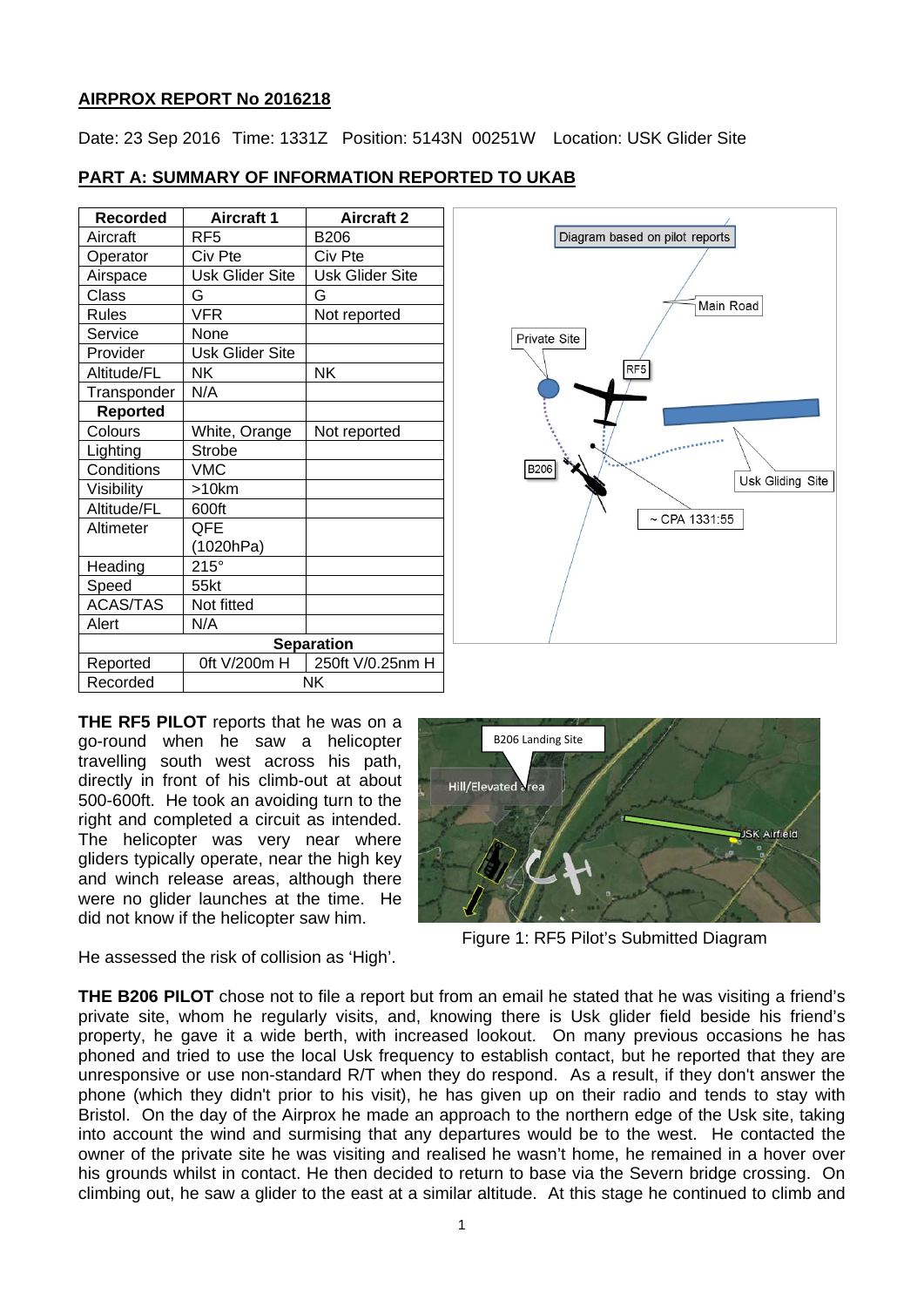accelerate ahead of the glider. He recalls the glider was flying straight and level as he climbed. He continued to ascend and accelerate until the glider had disappeared below and behind him and then he turned gently south to return home. He commented that in possibly 8-10 visits in the last 12 months he has never been able to communicate on the radio with the pilots in the Usk zone. He also commented that he has been somewhat unsettled by an official approach to this matter; he understands that gliders take priority over his helicopter under air law, but opined that they were being especially over sensitive to an event that would not have caused a 'bat of an eyelid' if it were 2 helicopters.

#### **Factual Background**

The weather at Bristol was recorded as follows:

METAR EGGD 231320Z AUTO 18011KT 150V220 9999 FEW033 17/10 Q1024

#### **Analysis and Investigation**

#### **UKAB Secretariat**

The RF5 and B206 pilots shared an equal responsibility for collision avoidance and not to operate in such proximity to other aircraft as to create a collision hazard<sup>[1](#page-1-0)</sup>. An aircraft operated on or in the vicinity of an aerodrome shall conform with or avoid the pattern of traffic formed by other aircraft in operation<sup>2</sup>.

The private site that the B206 was routing to is within the marked area of the Usk gliding site. The B206 can be seen on radar recordings prior to the Airprox routing to the private site from the north. The B206 radar contact then fades, presumably whilst it is in the hover, and then is not seen again until after climbing out of the private site and after the reported Airprox. The B206 reappears on the radar recording passing 800ft in the climb and passing to the south of the Usk gliding site (Figure 2). The RF5 does not display on the radar recordings at all.



Figure 2: B206 Radar Data Diagram

## **Comments**

## **BGA**

There is always an increased likelihood of encountering tugs, gliders and motor gliders when operating close to a notified gliding site. All aircraft should operate with care and consideration for others that may be in the vicinity, and use whatever means are available to increase their own conspicuity.

#### **Summary**

 $\overline{a}$ 

An Airprox was reported when a RF5 and a B206 flew into proximity at 1331 on Friday 23<sup>rd</sup> September 2016. Both pilots were operating under VFR in VMC, neither pilot in receipt of a Service.

<span id="page-1-0"></span><sup>1</sup> SERA.3205 Proximity.

<span id="page-1-1"></span><sup>2</sup> SERA.3225 Operation on and in the Vicinity of an Aerodrome.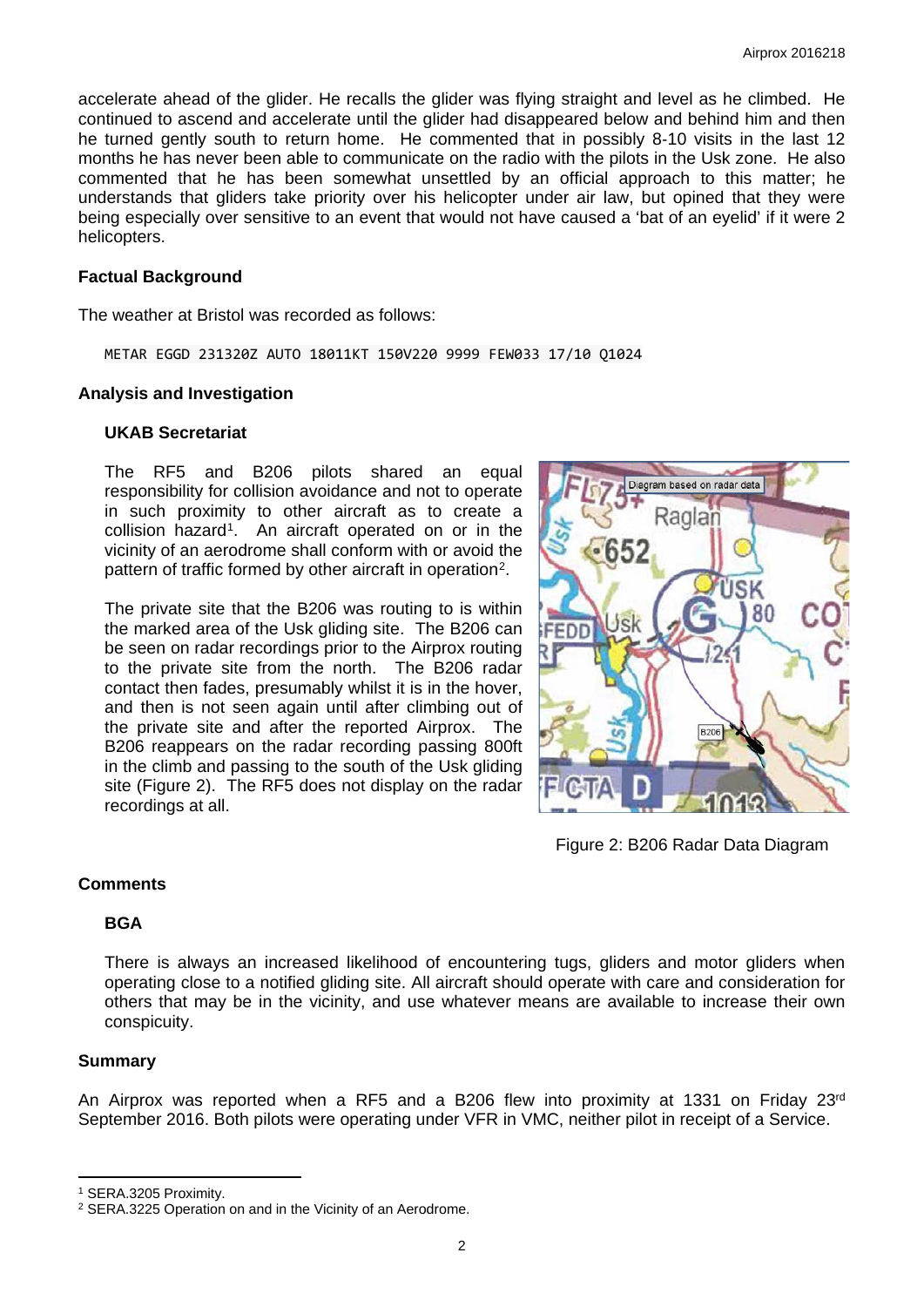## **PART B: SUMMARY OF THE BOARD'S DISCUSSIONS**

Information available consisted of reports from the pilots of both aircraft and radar recordings.

The Board began their discussion by looking at the B206 pilots reported difficulty in contacting Usk Glider site. Contrary to the B206 pilot's reported difficulties, their contact number had been phoned by a Board member in order to establish more information regarding this incident, and he had found it easy to get through to the glider operation. The gliding operator he spoke to said that he was not aware of a B206 regularly operating in and out of the specific private location mentioned, but that Usk Glider site frequently has mixed operations of helicopters and gliders with no problems in the past. He did highlight that although Usk Glider site normally operates at weekends, it is occasionally active during the week, and he opined that this may have been a factor in the B206 pilot perhaps not expecting to encounter a Glider on a Friday.

The Board then looked at the actions of the RF5 pilot. The gliding member informed them that two qualified pilots were onboard, one a very experienced instructor, and, notwithstanding the startle factor that can sometimes be present with a late sighting, they were both of the opinion that their reported separation was accurate. The Board noted that the RF5 pilot's reported diagram showed the aircraft to be well south of the runway as he was carrying out his go-around, and some members wondered if his being south of the notional centre-line had been a factor in the B206 pilot not sighting him earlier. That being said, although the RF5 pilot's report stated that he had turned right and carried out a normal circuit when he saw the B206, the Board were mindful that the circuit could be left or right hand and so those flying near to the site should be prepared for either direction.

The Board then considered the actions of the B206 pilot. Members agreed that the B206 pilot would have been better served in calling Usk Glider site on the Glider frequency as he operated nearby in order to announce his intentions. Even just a blind call could therefore have alerted the RF5 pilot to his presence. The Board agreed that the B206 pilot was fully aware of Usk Glider site, and that his routing was reasonable when departing the private site, especially given the fact that being in a single-engine aircraft, the B206 pilot would have wished to gain altitude as soon as possible. Notwithstanding, some members opined that a more southwesterly track would have been more advantageous in routing him away from the glider site in a more expeditious manner. Nevertheless, the Board noted that he had sighted the RF5, and had judged that his track and acceleration would keep him clear. That his estimate of separation was about double that of the glider pilots' served to highlight how perceptions of separation and risk can greatly vary, and hence the need to fly with consideration for the other pilot's potential concern rather than apply one's own comfort levels. Finally, members noted that the B206 pilot had been attempting to contact the owner of the private site whilst in the hover, presumably by radio rather than mobile phone, and wondered if this had distracted him from conducting a robust lookout before he departed the site.

The Board then looked at the safety barriers that were relevant to this Airprox and decided that the following were the key factors:

- **Flight Crew Pre-Flight Planning** was considered **partially effective** because the B206 pilot had not made contact with the Usk Glider club prior to his flight to the private site close to Usk Glider site.
- **Situational Awareness** was also assessed as being only **partially effective** because the B206 pilot was not monitoring the Glider frequency either to gain information on the Usk circuit traffic or inform them of his presence and intentions.

The Board then considered the cause and risk of the incident and members quickly agreed that both pilots had seen each other later than ideal, but had ultimately been able to carry out timely and effective actions to increase the separation of their aircraft; the incident was therefore assessed as a late sighting by both pilots. Turning to the risk, members agreed that although safety had been degraded there had been no risk of collision due to the actions of both pilots; accordingly, they assessed the risk as Category C.